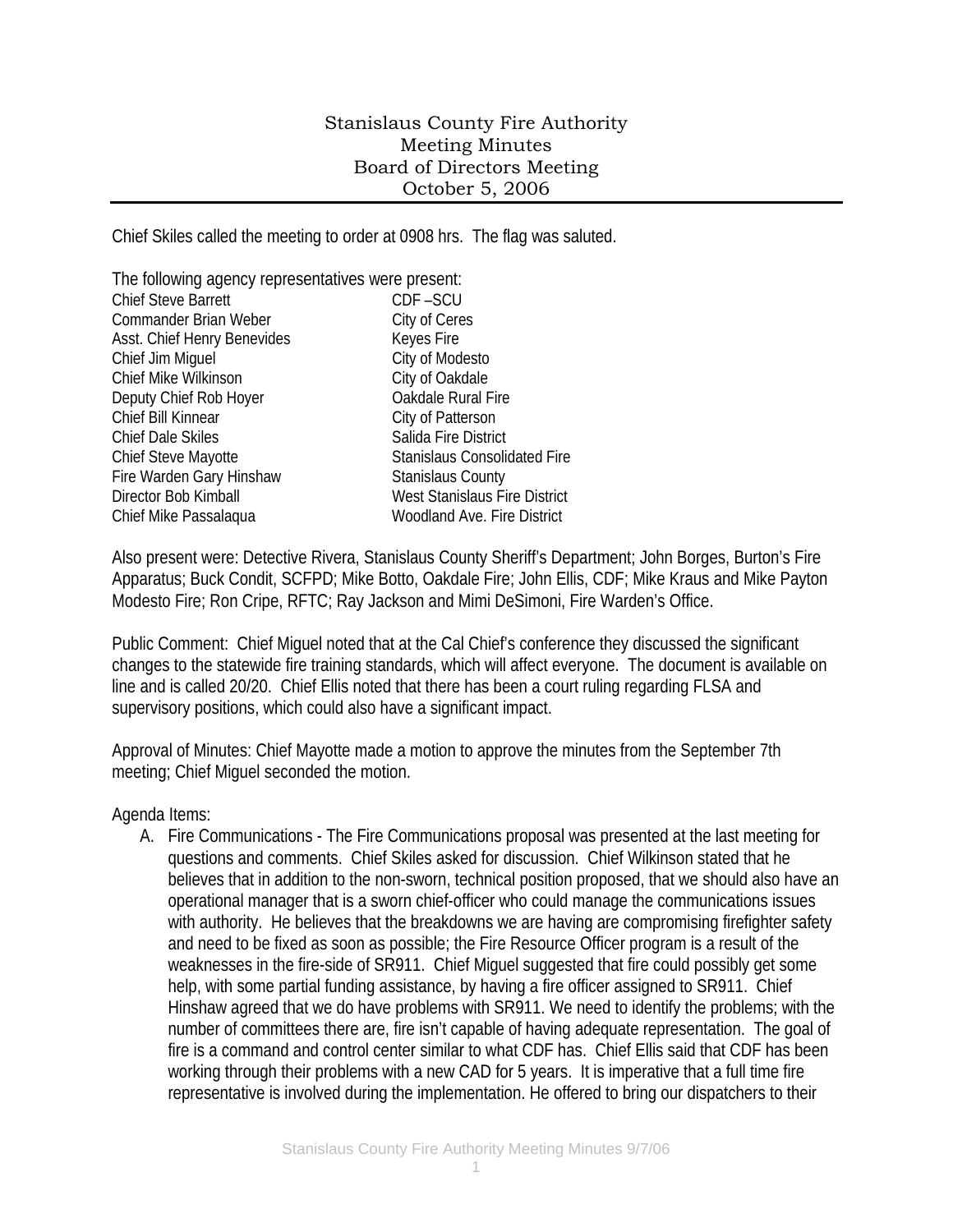dispatch center to see a true command and control environment. Chief Skiles questioned whether our budget could support an additional \$150,000 a year position. Mimi reported that if all positions were filled in the 07-08 we would have to fund the position out of carryover money. There are still some unknowns with respect to future revenues. Chief Miguel made a motion to move forward with Salida's proposed position for technical management of fire communications; Chief Barrett seconded the motion. More discussion followed the motion: Chief Miguel suggested that they would have discussions regarding the fire leadership with SR911. Chief Hinshaw stated that we should explore options for funding solutions for operational problems within SR911, possibly a position paper should be written outlining the deficiencies in the system and what our objectives are. A role call vote reflected a unanimous approval of the motion.

- B. Fire Training performance expectations: Performance expectations for the Training Coordinator position were identified and brought forward by a committee led by Chief Passalaqua. There was some discussion regarding the office at the RFTC. There was also discussion regarding the \$125,000 limit. Some felt that it was too limiting and the wording should be changed to "Funding level identified in business plan." Chief Miguel made a motion to approve the performance expectations for Training Coordinator with the noted change in the cost; Commander Weber seconded the motion. It was discussed that the capital costs for starting up the program, such as vehicles and computers, are an appropriate use of carryover revenues. We should consider all proposals. A roll call vote reflected a unanimous yes vote by all agencies. The approval then opened the proposal period. Proposals will be presented at the November meeting.
- C. Special Operations Coordinator performance expectations- Chief Miguel felt that the mission statement was too broad; he did not think haz-mat (third bullet point from the bottom) should be included because too many other agencies are involved. Chief Wilkinson wanted to see the bullet point that references "…coordination of regional support…" removed. Chief Miguel made a motion to take these performance expectations back to the committee for clarification; Chief Barrett seconded the motion. The timing for approving the expectations, opening the proposal period and awarding the contract is very important. We are striving to complete the process by January. A special meeting may be called, or approval will be needed at the November meeting if we are to stay on track. The motion was passed with a unanimous vote.
- D. Sprinkler Ordinance Chief Jackson reported that a countywide sprinkler ordinance was identified as a priority going all the way back to the visioning process. There were a couple of draft ordinances that were never brought forward. The most current version of the fire code was adopted recently; therefore this would be a good time to move forward with the sprinkler ordinance. Chief Hannink addressed the group regarding the adoption. He said that it would be best to adopt it on a countywide basis rather than individually, this will require commitment by all because the process may become political. We need to determine what elements should be included if we want to move forward. He distributed the previously proposed language. He proposed setting a workshop within the next 30 days that would include the building department. Chief Ellis suggested bringing in the building community before it goes up for adoption, so that we can get their "buy-in" on the proposed ordinance since they could become adversarial. Chief Hannink will set a meeting time for the workshop.
- E. Management, Fiscal, Legislative:
	- a. Management, Fiscal, Legislative- Mimi reported that the fee study is underway, the billing for MDC's, which was taken over by the Fire Authority, has been done, and we have approached the County's Public Facilities Fees Committee regarding the purchase of equipment for the fire service.